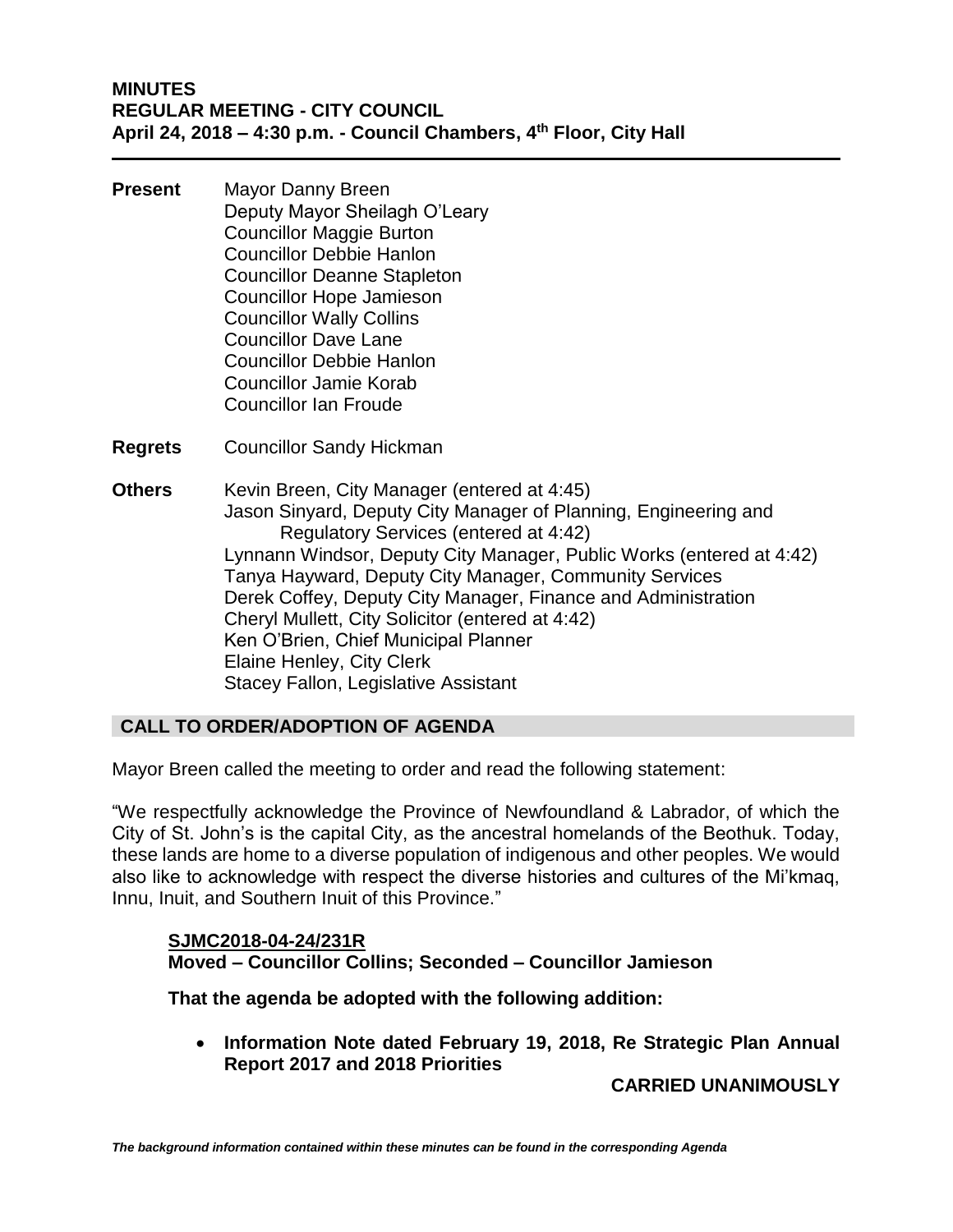### **ADOPTION OF MINUTES**

### **SJMC2018-04-24/232R Moved – Deputy Mayor O'Leary; Seconded – Councillor Stapleton**

**That the minutes of April 16, 2018 be adopted as presented.**

### **CARRIED UNANIMOUSLY**

# **BUSINESS ARISING FROM THE MINUTES**

**St. John's Municipal Plan Amendment Number 146, 2018 and St. John's Development Regulations Amendment Number 677, 2018 Application to Rezone Land to the Residential Medium Density (R2) Zone for Development of two Single Detached Dwellings; MPA1800001 364 Blackhead Road.** 

Council considered the above noted.

**SJMC2018-04-24/233R Moved – Councillor Burton; Seconded – Councillor Collins**

**That Council adopt-in-principle the resolutions for St. John's Municipal Plan Amendment Number 146, 2018, and St. John's Development Regulations Amendment Number 677, 2018, to redesignate and rezone 364 Blackhead Road from the Industrial General (IG) and Open Space Reserve (OR) Zones to the Residential Medium Density (R2) and Open Space Reserve (OR) Zones for the development of two Single Detached Dwellings.**

**Further, that Council request the Minister of Municipal Affairs and Environment to consider an amendment to the St. John's Urban Region Regional Plan to redesignate land at 364 Blackhead Road from Rural to Urban Development in order to support the City's proposed amendments as adopted-in-principle.**

# **CARRIED UNANIMOUSLY**

**Notice of Motion – Deputy Mayor O'Leary - Amendment of the Building By-Law** Council considered the above noted.

**SJMC2018-04-24/234R Moved – Councillor O'Leary; Seconded – Councillor Jamison**

**That Council enact an amendment to the St. John's Building By-Law so as to incorporate provisions for trees in accordance with the Residential Landscape Requirements Policy.**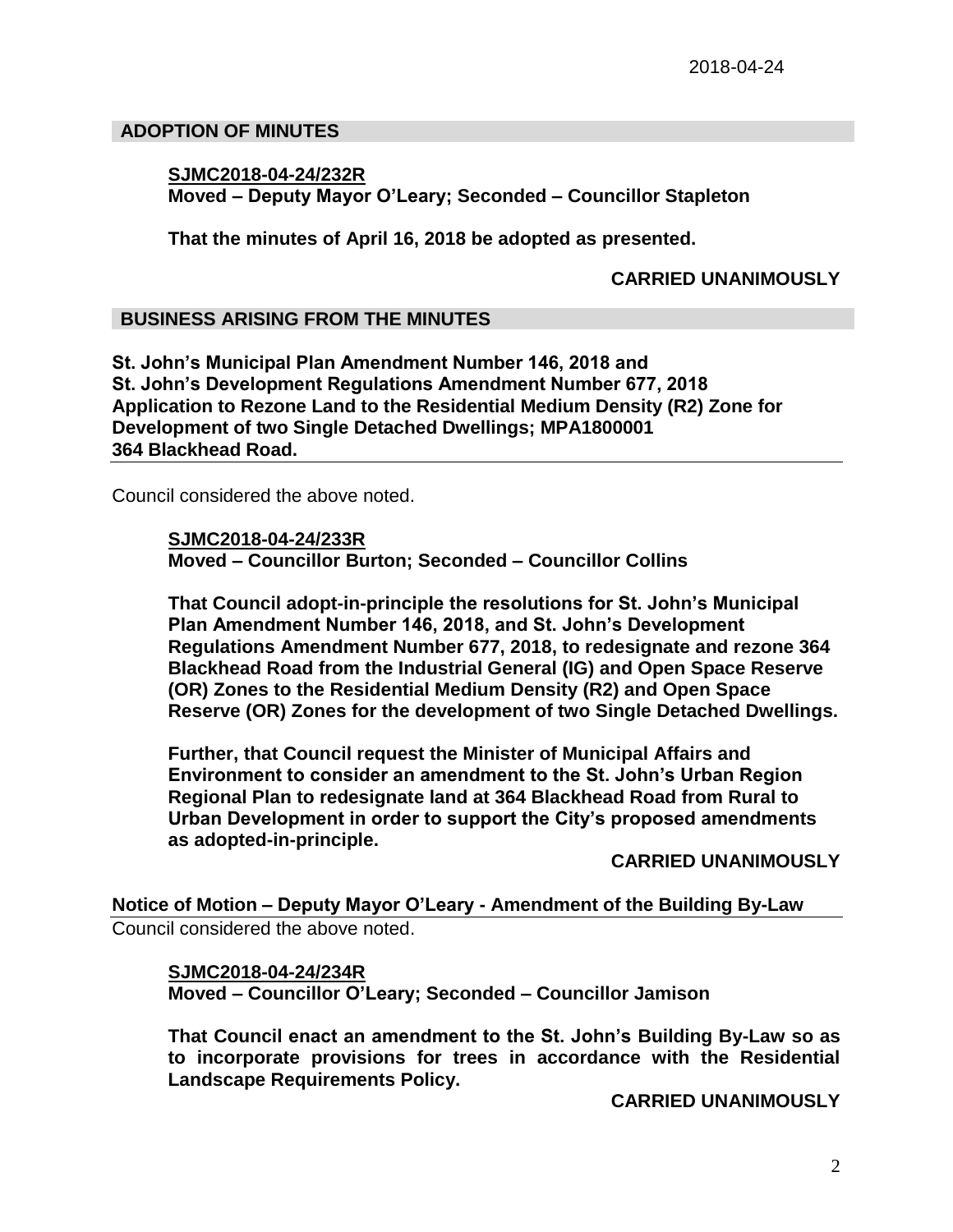# **Notice of Motion – Deputy Mayor O'Leary – Repeal the Tree Regulations**

Council considered the above noted.

# **SJMC2018-04-24/235R Moved – Councillor O'Leary; Seconded – Councillor Lane**

**That Council repeal the Tree Regulations.**

# **CARRIED UNANIMOUSLY**

**SJMC2018-04-24/236R Moved – Councillor Burton; Seconded – Councillor Lane**

**That the Corporate Policy Committee review operational procedures in relation to tree maintenance and preservation with a view to developing policy for the enhancement and protection of the urban forest.** 

# **CARRIED UNANIMOUSLY**

# **DEVELOPMENT COMMITTEE REPORT**

#### **Development Committee Report – April 17, 2018**

Council considered the above noted report and the recommendations therein:

# **57-59 –Barrows Road – Demo Rebuild of a fishing Stage Kiwanis Street –**

#### **SJMC2018-04-24/237R**

**Moved – Councillor Burton; Seconded – Councillor Jamieson**

**That Council approve the demo/rebuild of the Fishing Stage.**

# **CARRIED UNANIMOUSLY**

#### **DEVELOPMENT PERMITS LIST**

Council considered as information, the above noted for the period of April 12, 2018 to April 18, 2018.

# **BUILDING PERMITS LIST**

Council considered, for approval, the above noted for the period of April 12, 2018 to April 17, 2018.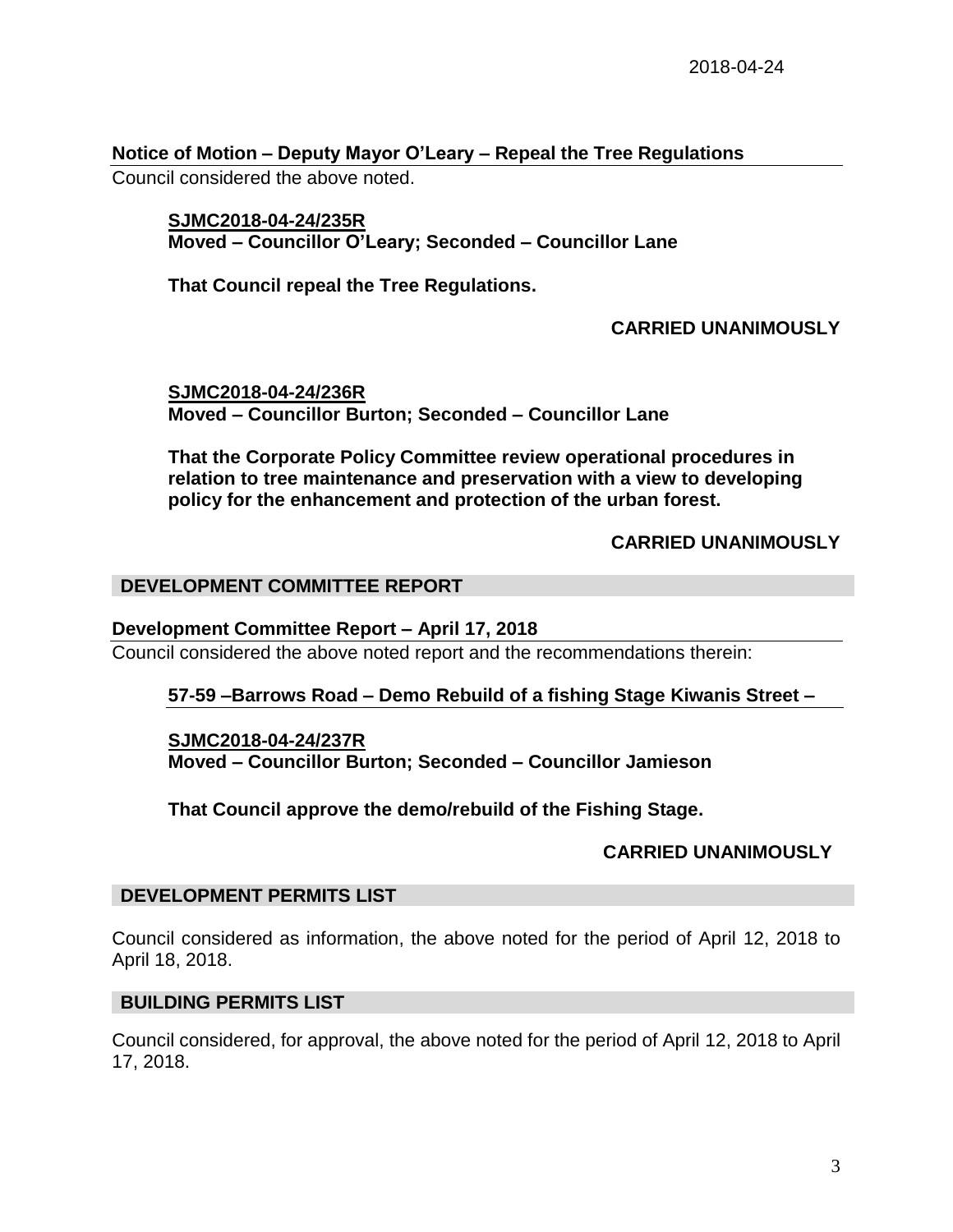**SJMC2018-04-24/238R Moved – Councillor Hanlon; Seconded – Councillor Stapleton**

**That the building permits list dated April 12, 2018 to April 17, 2018 be adopted as presented.**

### **CARRIED UNANIMOUSLY**

### **REQUISITIONS, PAYROLLS AND ACCOUNTS**

Council considered the requisitions, payrolls and accounts for the week ending April 18, 2018.

**SJMC2018-04-24/239R Moved – Councillor Hanlon; Seconded – Councillor Stapleton**

**That the requisitions, payrolls and accounts for the week ending April 18, 2018 in the amount of \$6,236,472.73 be approved as presented.**

# **CARRIED UNANIMOUSLY**

### **TENDERS/RFPS**

#### **Tender 2018056 – Supply of Tools and Building Supplies**

Council considered the above noted.

**SJMC2018-04-24/240R Moved – Councillor Froude; Seconded – Councillor Hanlon**

**That Council award tender 2018056 – Supply of Tools and Building Supplies as presented.**

**CARRIED UNANIMOUSLY**

### **Tender 2018058 – Supply of Gloves**

Council considered the above noted.

#### **SJMC2018-04-24/241R**

**Moved – Councillor Froude; Seconded – Councillor Hanlon**

**That Council award tender 2018058 – Supply of Gloves as presented**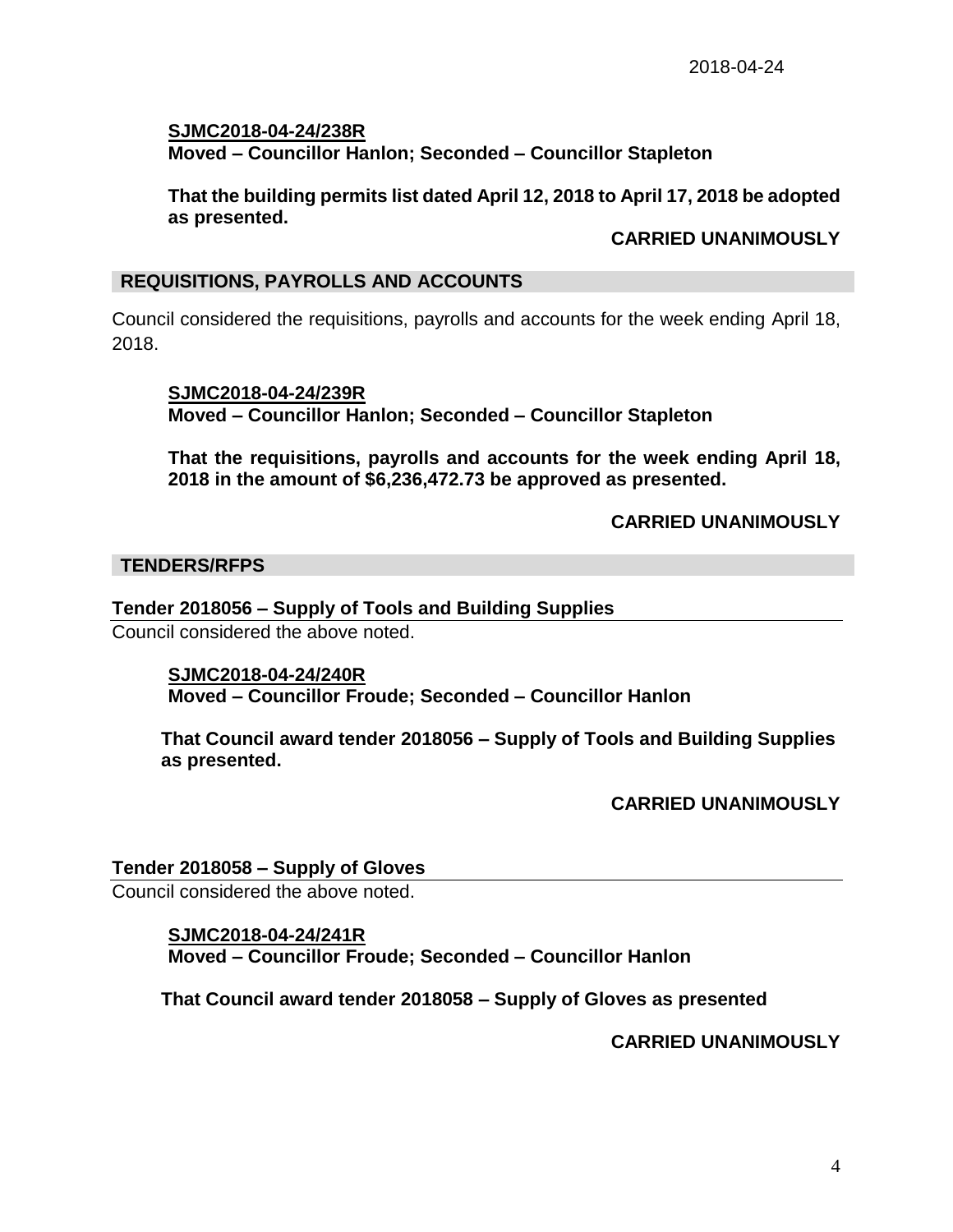# **Tender 2018060 – Granular B Production – Robin Hood Bay**

Council considered the above noted.

# **SJMC2018-04-24/242R Moved – Councillor Froude; Seconded – Councillor Hanlon**

**That Council award tender 2018060 – Granular B Production – Robin Hood Bay to the lowest Bidder meeting specifications, Capital Ready Mix a division of Newcrete Investments Limited Partnership in the amount of \$343,275.00 as per the Public Procurement Act.**

**CARRIED UNANIMOUSLY**

### **Tender 2018064 – Supply of International Parts**

Council considered the above noted.

### **SJMC2018-04-24/243R**

**Moved – Councillor Froude; Seconded – Councillor Hanlon**

**That Council Award Tender 2018064 – Supply of International Parts as presented.** 

**CARRIED UNANIMOUSLY**

# **Tender 2018065 – Supply of Trackless Parts**

Council considered the above noted.

# **SJMC2018-04-24/244R Moved – Councillor Froude; Seconded – Councillor Hanlon**

**That Council Award Tender 2018065 – Supply of Trackless Parts as presented.**

# **CARRIED UNANIMOUSLY**

# **Tender 2018010 – Supply of Shop Supplies**

Council considered the above noted.

# **SJMC2018-04-24/245R Moved – Councillor Froude; Seconded – Councillor Hanlon**

# **That Council Award Tender 2018010 - Shop Supplies as presented**